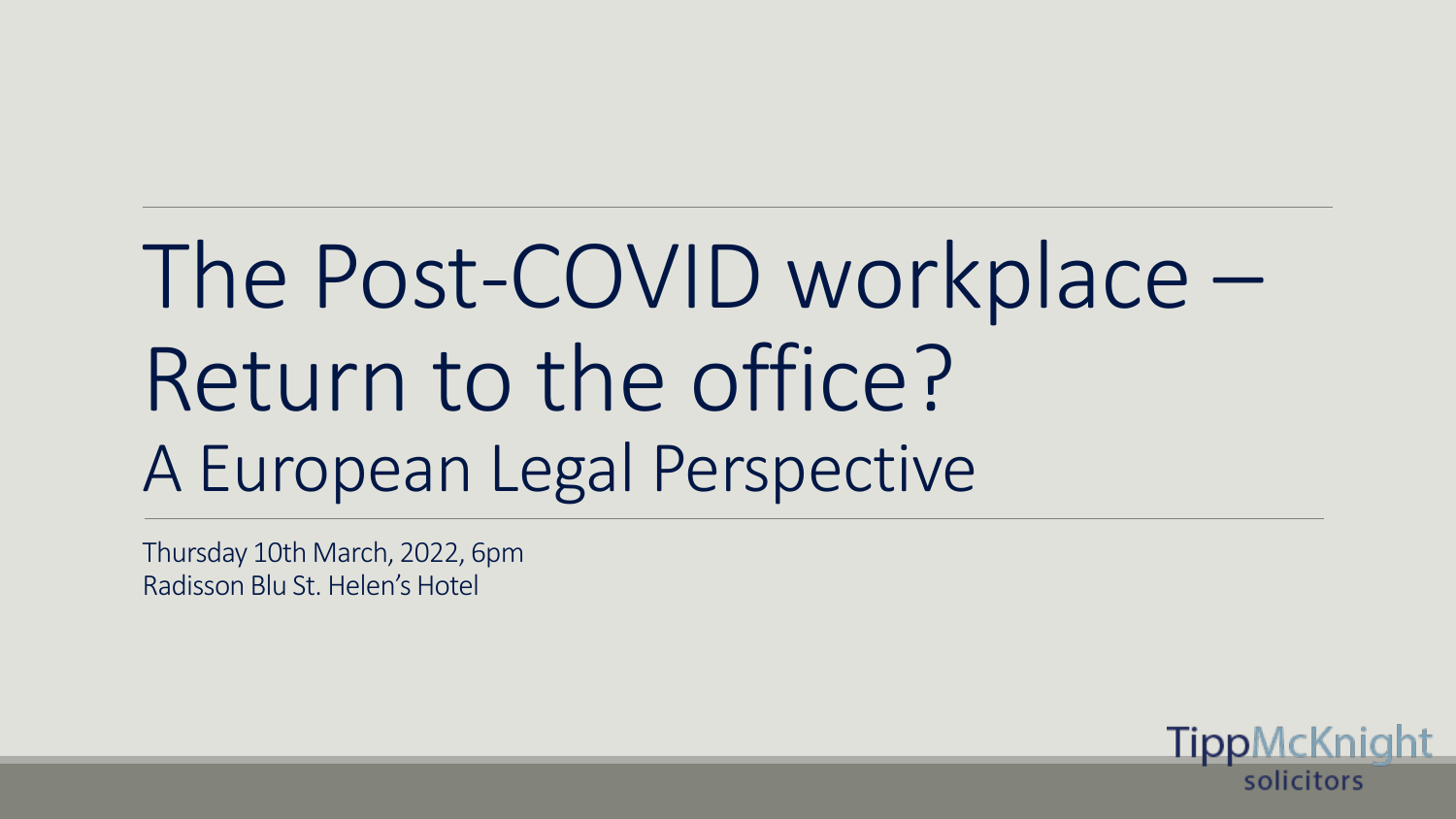

Source: The Economist, Nov 8<sup>th</sup> 2021, The fight over the hybrid future of work

- Transitions in the world of work
- II. Advantages & Challenges of hybrid approaches
- III. Remote work & return to work in Ireland
- IV. European countries in comparison
- V. Practical steps to be taken by employers

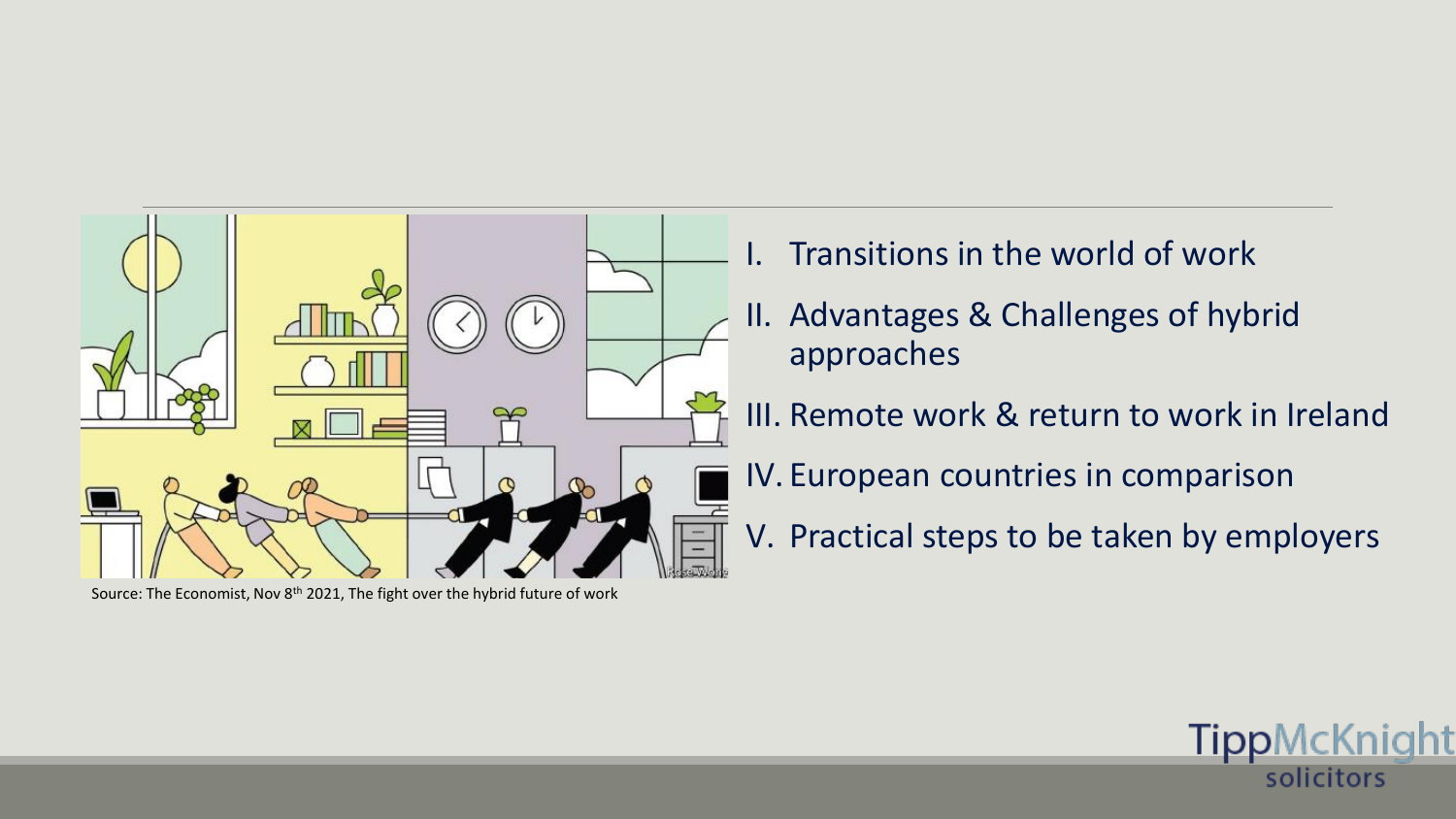Telework used to be the **privilege** of well-paid and highly skilled workers with significant work autonomy

#### I. Transitions in the world of work

- **2017**, only 5% of the EU working population worked regularly and 10% occasionally from home
- **April 2020, 37%** of employed people had started working **from home** because of the pandemic
- **July 2020**, the share had increased to **48%** (34% working exclusively and 14% working partially from home)
- **March 2021**, telework had become slightly less prevalent (24%) working from home only, 18% working in a hybrid mode)

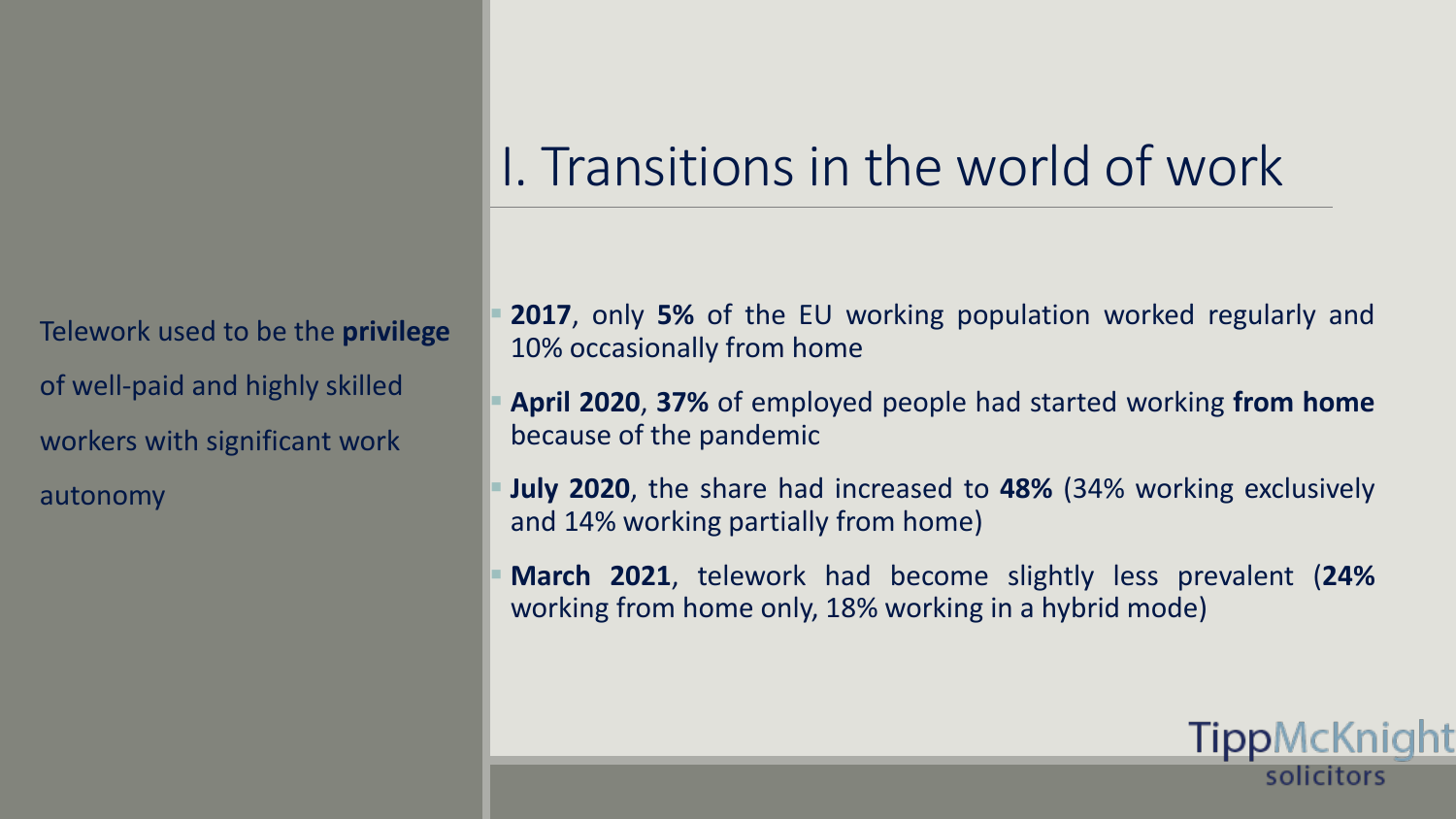### I. Transitions in the world of work

Telework by establishment size

About 37% of EU employees work in occupations that are technically 'teleworkable'



Business not as usual: How EU companies adapted to the COVID-19 pandemic, Eurofound 2020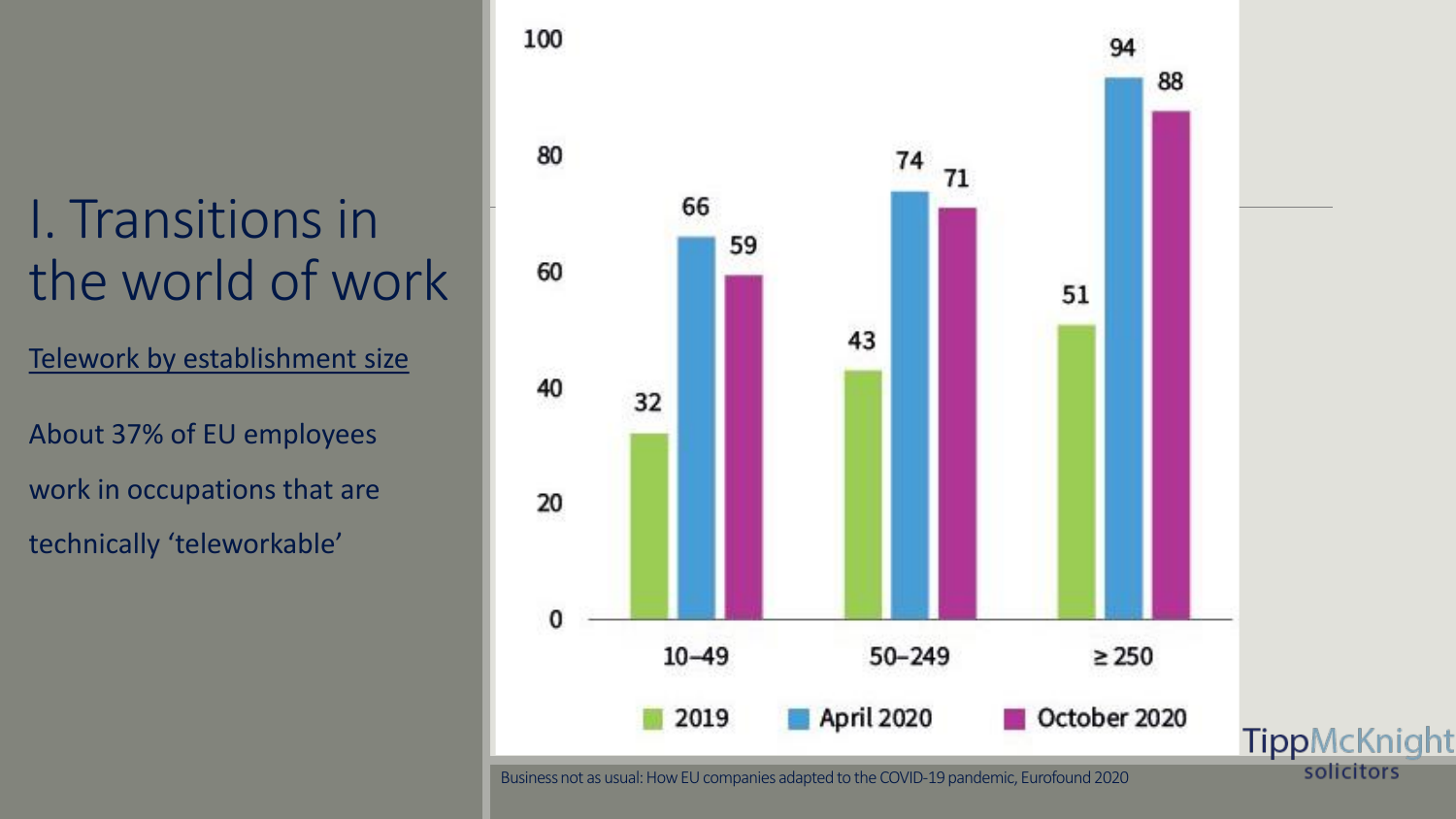### I. Transitions in the world of work

Conductivity to working from home index

- Concentration of occupations more conducive to working from home
- Internet access and quality
- Percentage of workforce occasionally working from home
- **Households with children**



Source: Ranking How National Economies Adapt to Remote Work, MIT Sloan Management Review, June 18th 2020

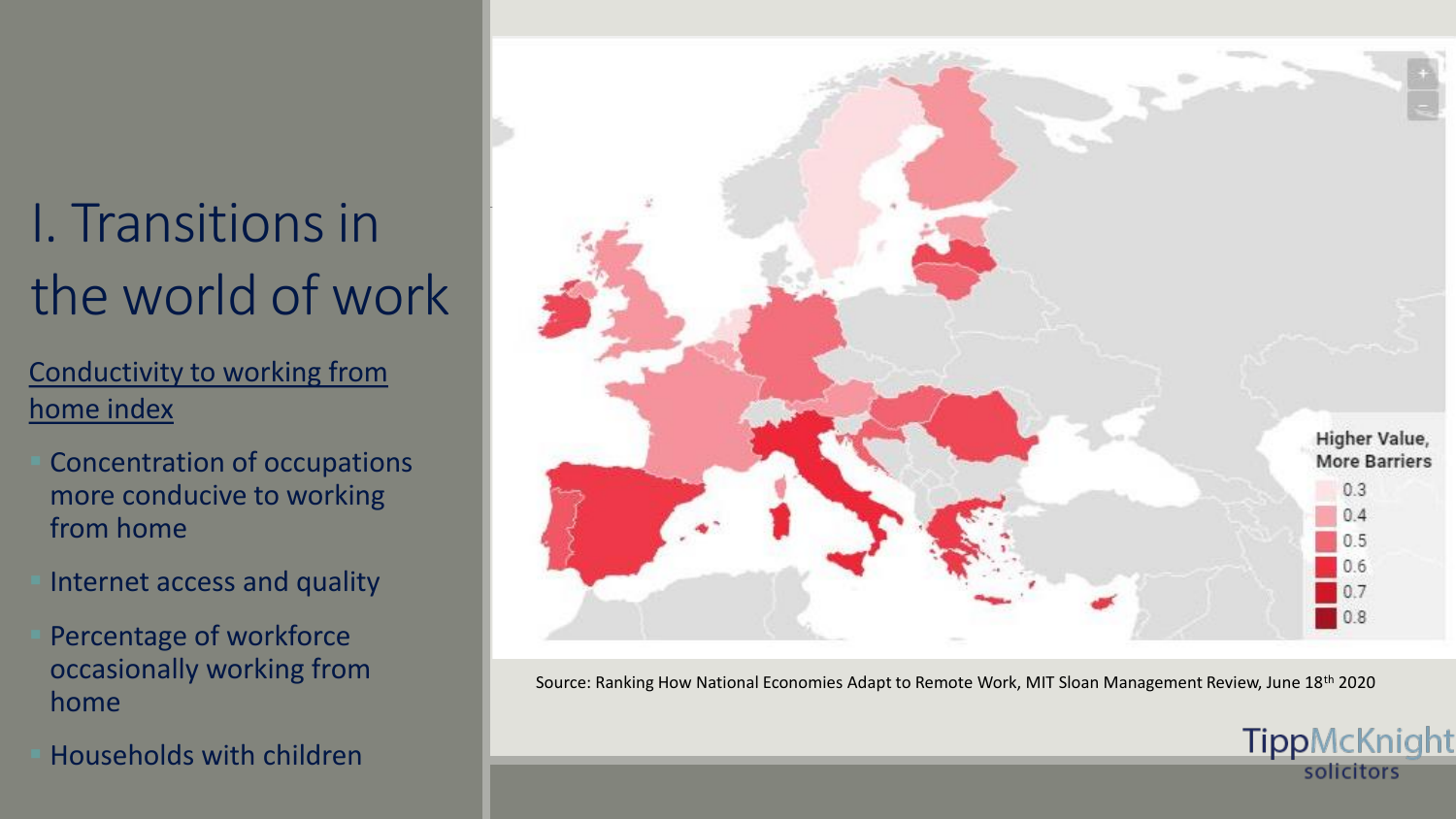#### II. Advantages & Challenges of hybrid approaches

- Better **work/life balance** → higher employee retention & less geographical recruiting-barriers
- Less **commuting** & carbon emissions and air pollution
- Less accommodation pressures & improved economic activity in **rural areas**
- Less barriers to employ **people with disabilities** (Mobility, transport and physical access issues)
- Opportunity to work globally, accessing **more diverse or specialised expertise**

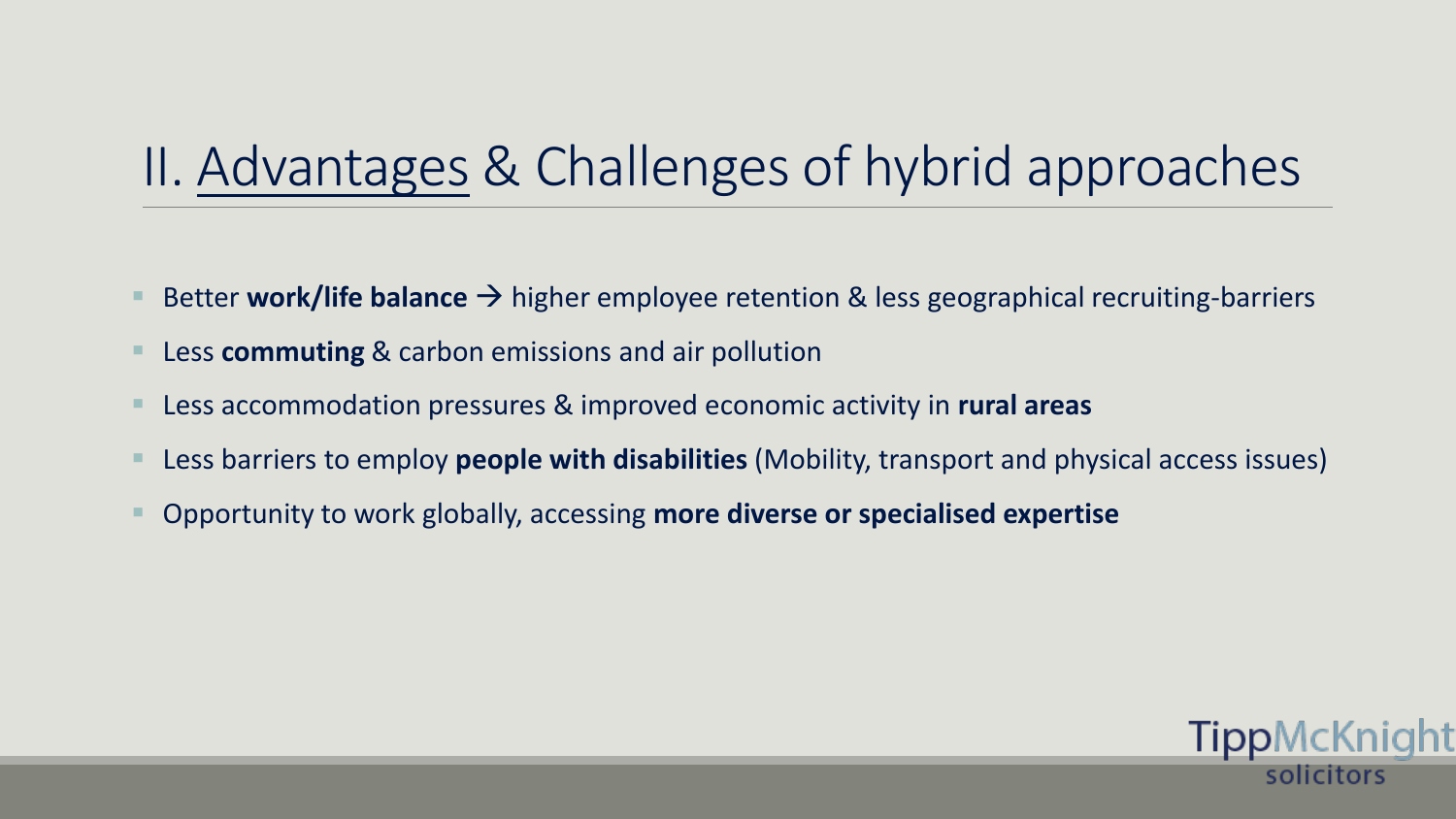#### II. Advantages & Challenges of hybrid approaches

- Requires focused **effort and time to implement** (investment in infrastructure)
- **<u>■ Unsuitability</u>** for certain workplaces
- **EXT** Irregular working time patterns and **blurred boundaries** between work and private life
- Remote management requires **different skills & training for managers** (Reduced control on remote workers)
- Building and maintaining a distinct **organisational culture**
- Ensure a **fair & equitable** workplace

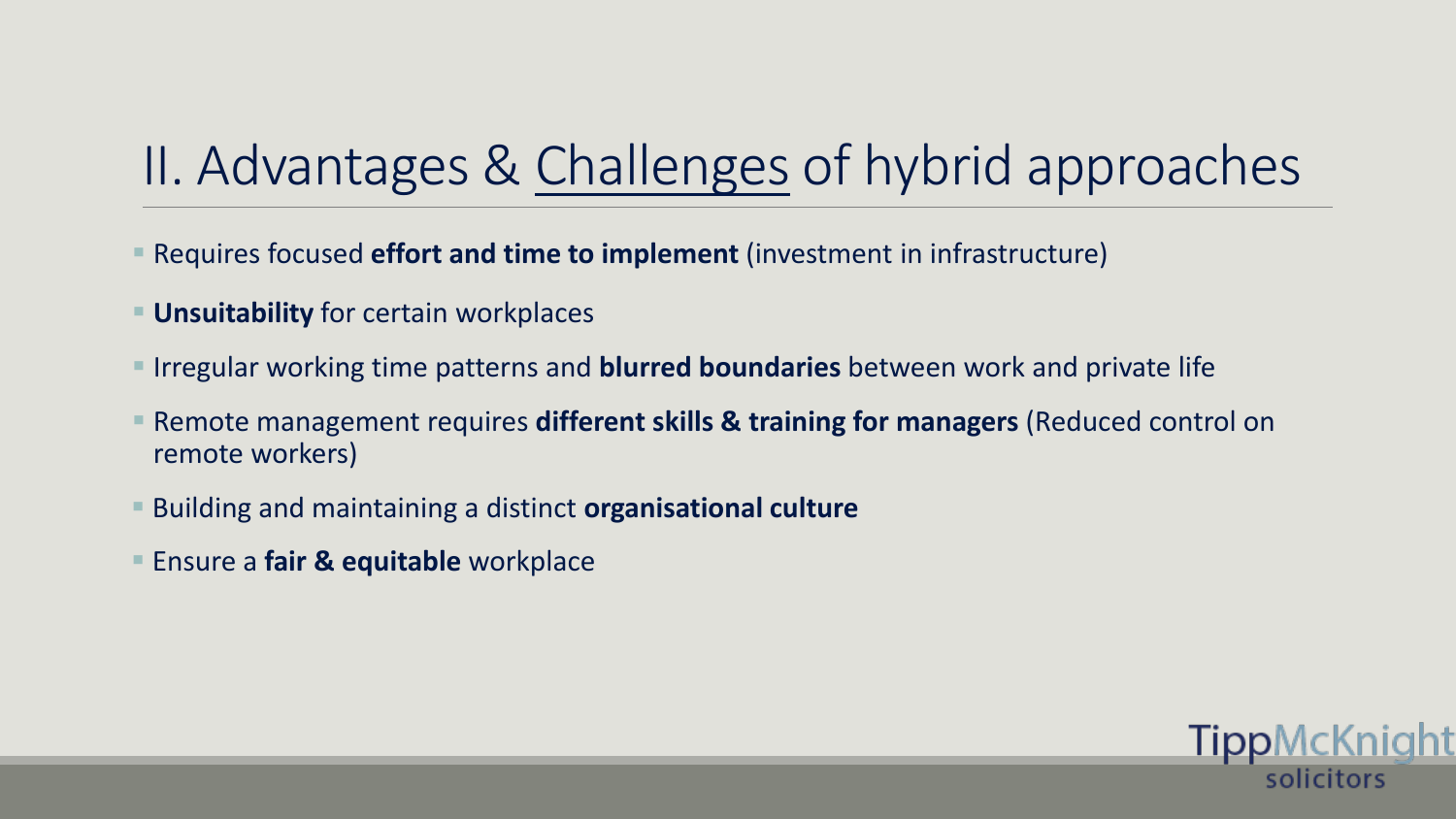- April 2021: Code of practice for employers and employees on the **right to disconnect**
- January 2022: revised public health guidelines, including the **phased return to the workplace**

<u>TippMcKni</u>

solicitors

- January 2022: **Right to Request Remote Working Bill 2022** published
- It is planned to pass it into law by mid 2022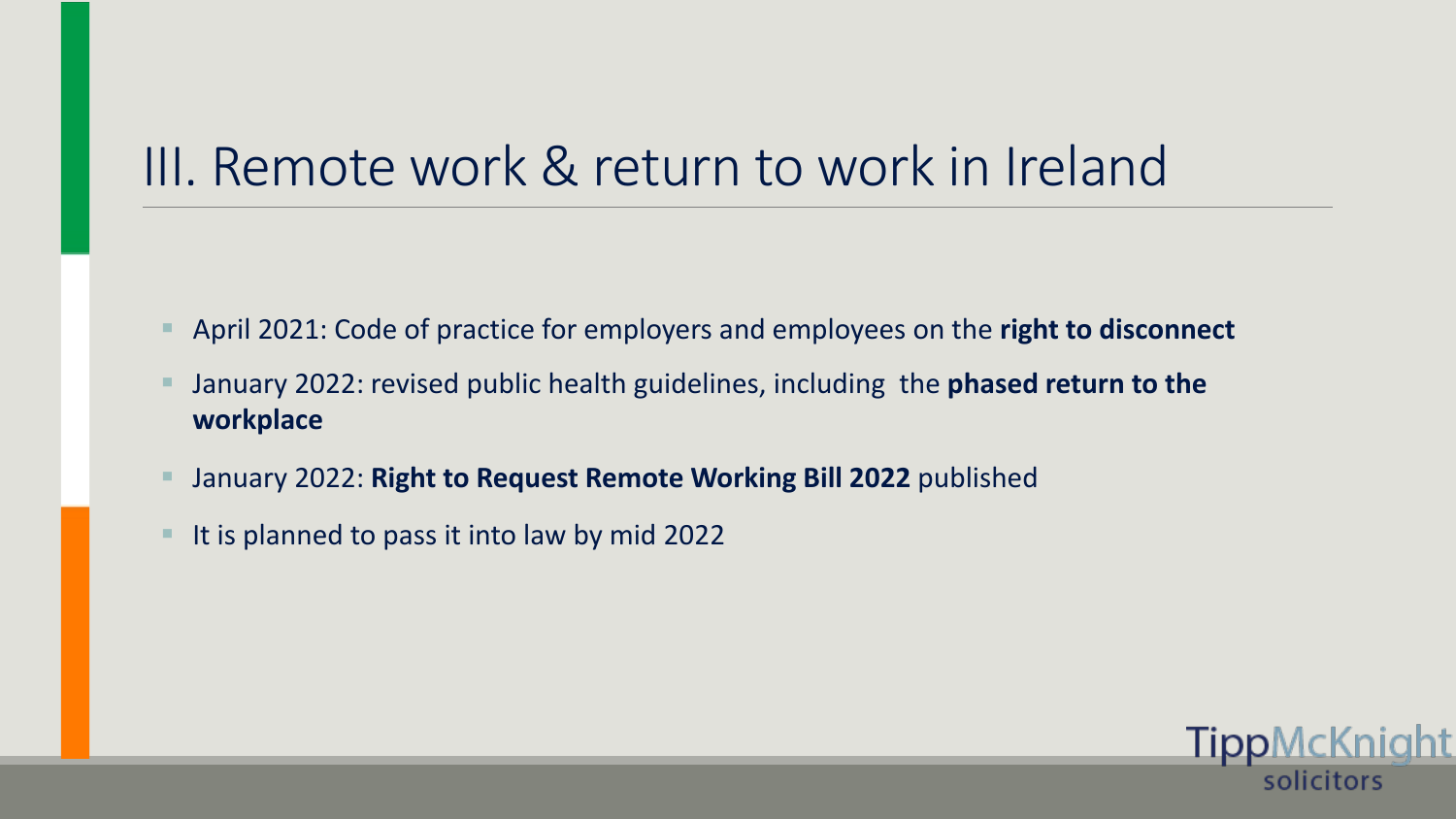Statutory provisions of the bill

Entitlement to **request remote work** after 6 months of service.

#### III. Remote work & return to work in Ireland

The request must include:

- 1. The proposed working **location**
- 2. The proposed **start date** for arrangements
- 3. The proposed **number of days** to be worked remotely, along with hours
- 4. Any previous requests made by the employee for remote working, and
- 5. A self-assessment of the **suitability** of the proposed remote working **location**, including a plan for addressing concerns like confidentiality, connectivity, **data protection & health and wellbeing**

**TippMcKr**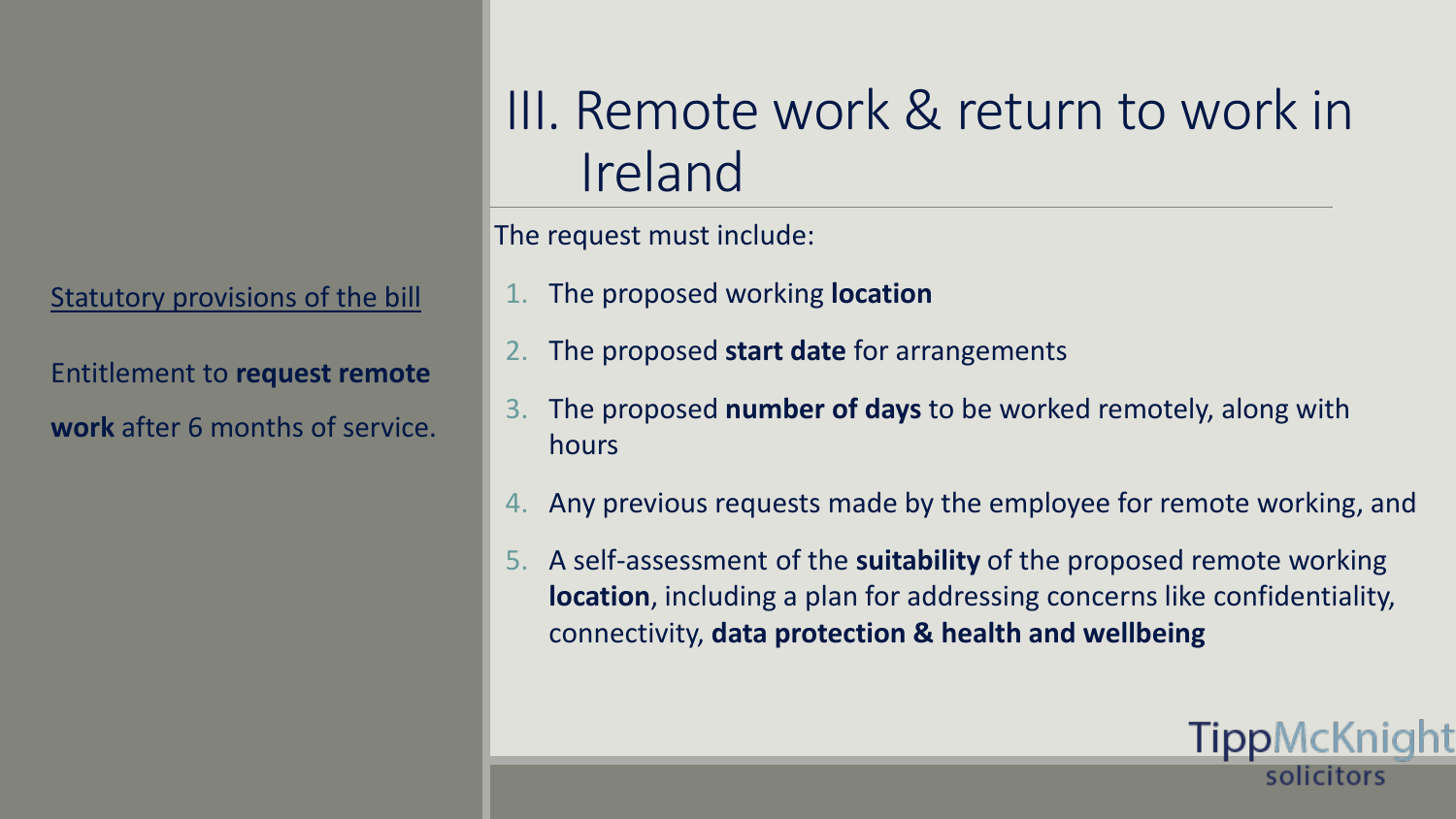Responding to the request

Employers may

- **E** seek further reasonable information or evidence relating to the request
- request a meeting with the employee to discuss their proposal

Employers must

- **consult** with the employee when considering their request
- **return a decision in writing** within 12 weeks from receipt of the request

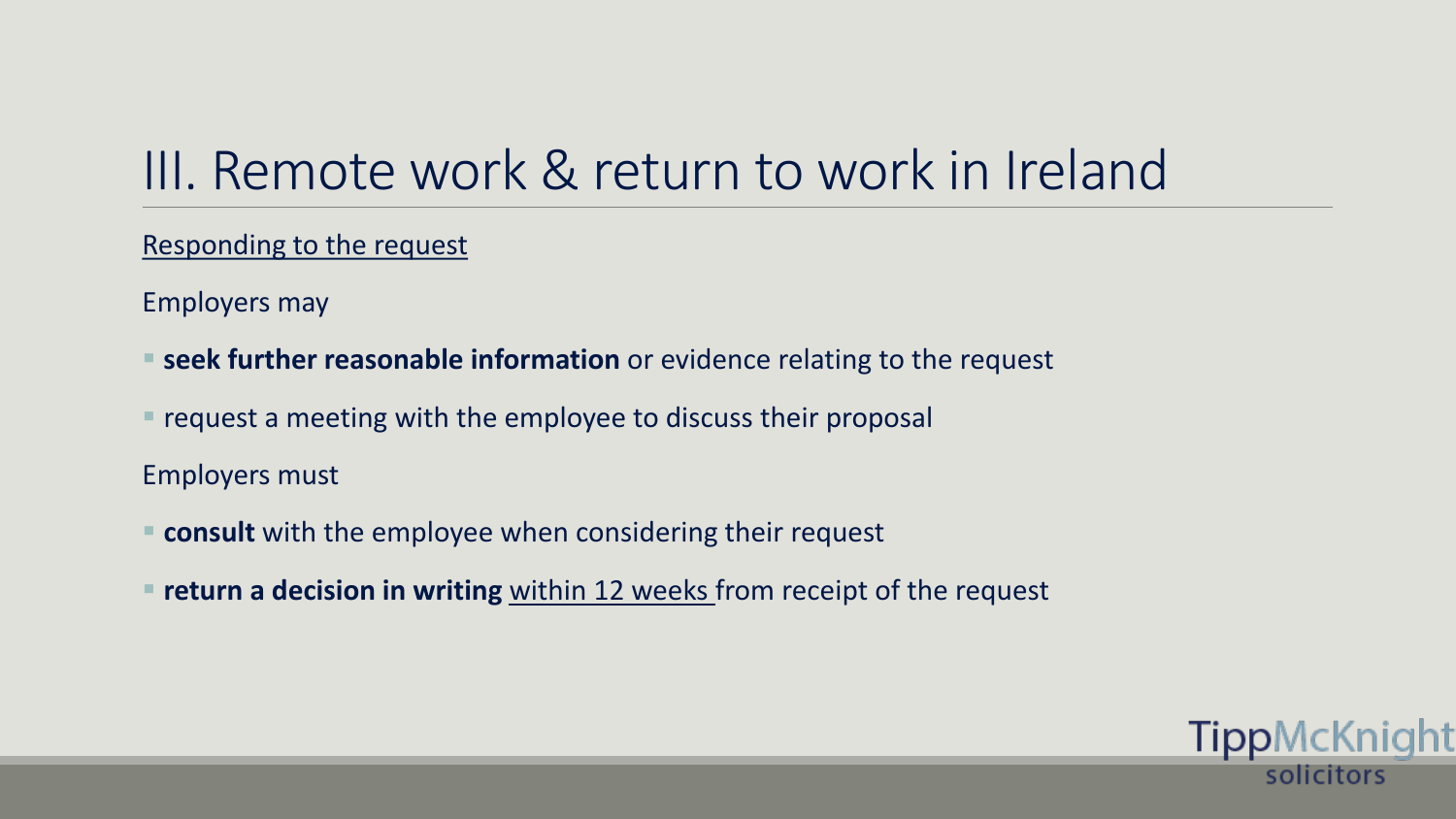solicitors

Business grounds relied upon by the Employer to decline a request may include, but are not limited to —

(a) The **Nature of the work** not allowing for the work to be done remotely

(b) Cannot **reorganise** work among existing staff

(c) Potential Negative impact on **quality** of business product or service

(d) Potential Negative impact on **performance** of employee or other employees

(e) Burden of Additional **Costs**, taking into account the financial and other costs entailed and the scale and financial resources ……of the employer's business

(f) Concerns for the protection of business **confidentiality** or intellectual property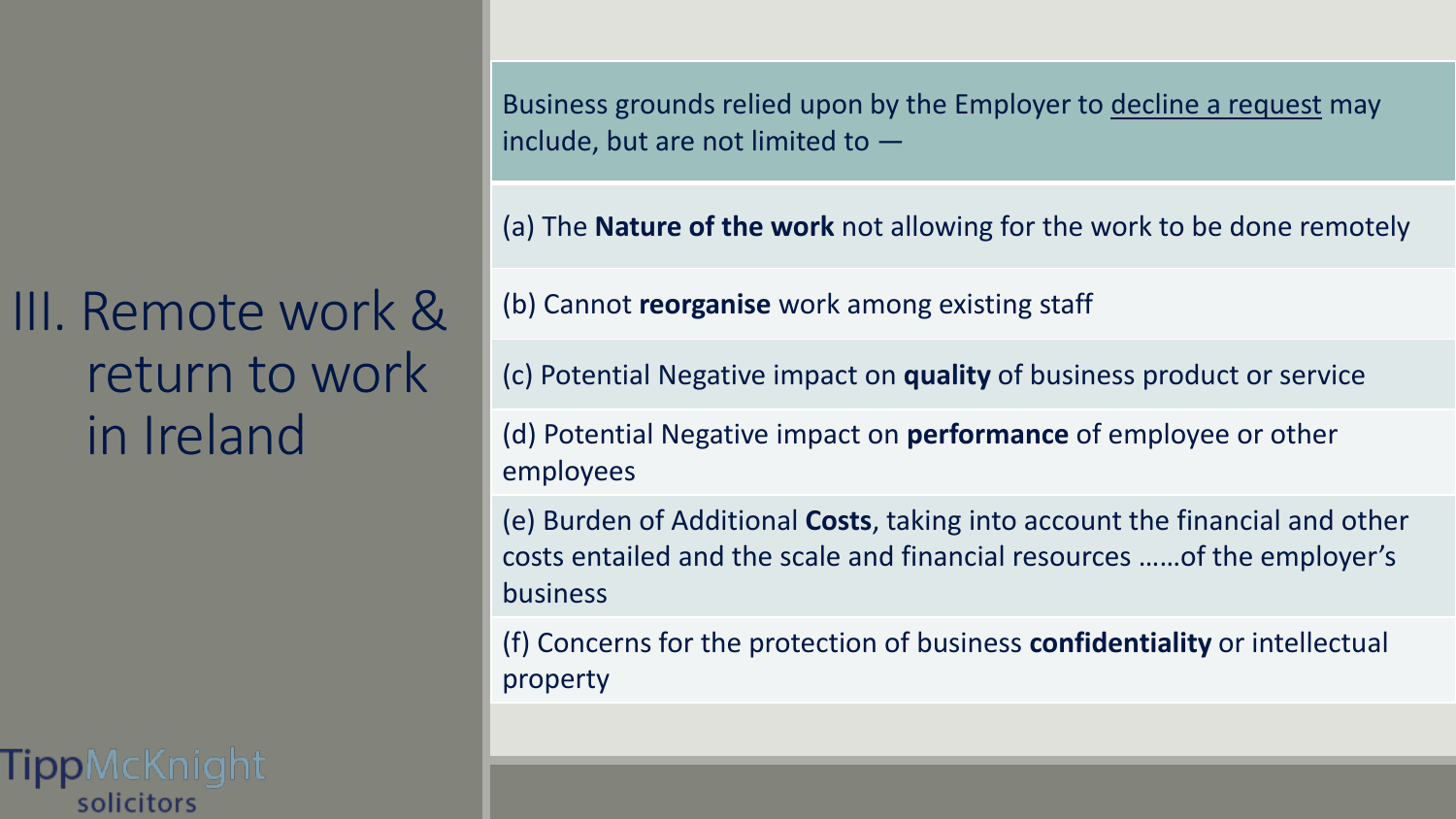solicitors

**Business grounds relied upon by the Employer may include, but are not Business grounds relied upon by the Employer may include, but are not limited to — limited to —**

Concerns for the suitability of the proposed workspace on **nearth** (g) Concerns for the suitability of the proposed workspace on **health and safety** grounds

(h) Concerns for the suitability of the proposed workspace on data **protection** grounds

(c) Potential Negative impact on quality of business product or service  $\alpha$  potential  $\alpha$  Potential Negative impact on performance or other performance or other performance or other performance or other performance or other performance or other performance or other performance or other perf (i) Concerns for the **internet connectivity** of the proposed remote working location.

(j) Concerns for the **commute** between the proposed remote working location and employer's on-site location and other financial and other financial and other financial and other

The prepared remate werking arrangement conflicts with the pro business.<br>Die business (k) The proposed remote working arrangement conflicts with the provisions of an applicable **collective agreement** 

(I) Planned structural changes would render any of (a) to (k) applicable

(…)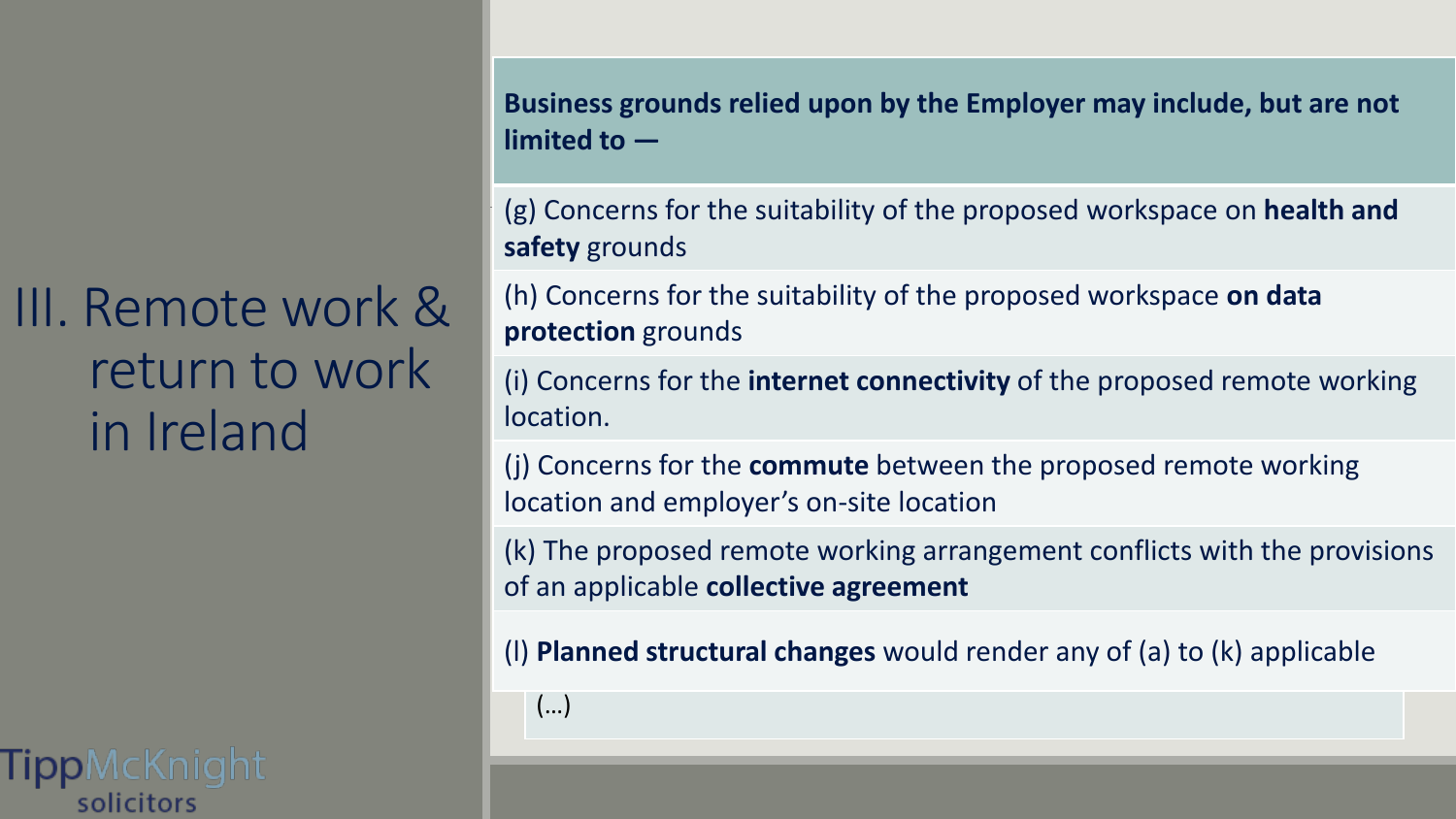#### IV. European Countries in comparison

|                                                                                    | <b>Ireland</b>                                                                  | <b>United Kingdom</b>                        | <b>Belgium</b>                                                                         | <b>Luxembourg</b>                                      | <b>Germany</b>                                             |
|------------------------------------------------------------------------------------|---------------------------------------------------------------------------------|----------------------------------------------|----------------------------------------------------------------------------------------|--------------------------------------------------------|------------------------------------------------------------|
| Legal Framework<br><b>Re flexibility</b>                                           | X                                                                               | 2014: Flexible<br><b>Working Regulations</b> | 2017: regulatory<br>framework for<br>structural telework                               | 2021: convention<br>on the legal regime<br>of telework | X                                                          |
| <b>Right to request</b><br>remote work                                             |                                                                                 | after 6 weeks<br>service                     |                                                                                        |                                                        |                                                            |
| <b>Draft legislation</b>                                                           | <b>Right to Request</b><br><b>Remote Working</b><br><b>Bill 2022</b>            | <b>Flexible Working Bill</b><br>2022         | <b>Right to disconnect</b><br>for private sector<br>(currently only civil<br>servants) |                                                        | 2020: Bill on mobile<br>work                               |
| <b>Right to request</b><br>remote work<br>according to draft<br><b>legislation</b> | after 6 weeks<br>service,<br>employer must<br>return his decision<br>in writing | from day one                                 | only in cases of<br>force majeure or<br>personal reasons                               |                                                        | rejection within 2<br>months, otherwise<br>deemed approval |
| <b>Appeals process</b><br>according to draft<br>legislation                        | Right to appeal<br>only concerning<br>procedure                                 |                                              |                                                                                        |                                                        |                                                            |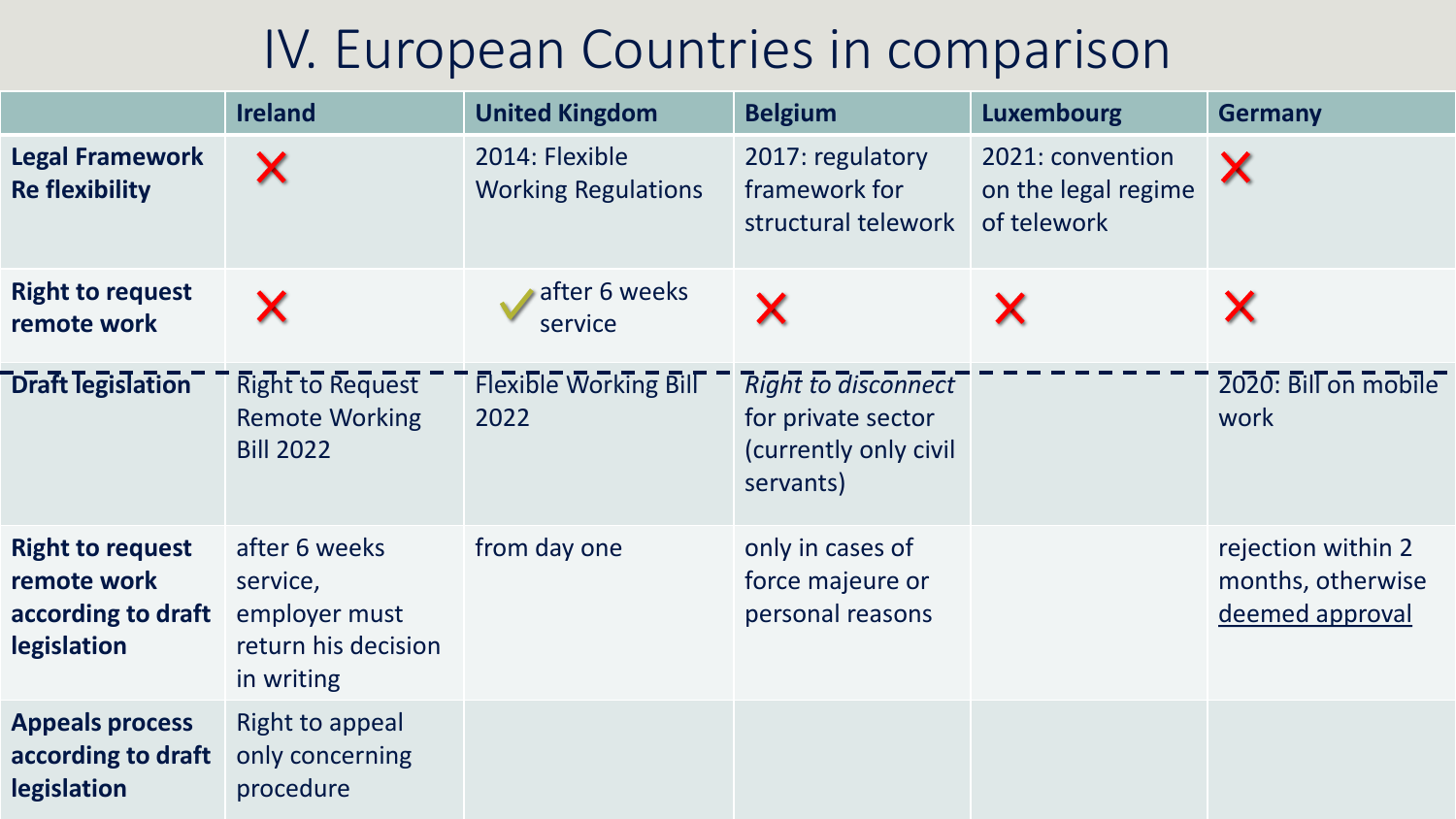#### V. Practical steps to be taken by employers

- Review the impact of remote working on the business
- Assess current working practices and ability to facilitate requests in **anticipation of Bill's enactment**
- Have a **written policy** on working from home in place
- Consider **confidentiality and GDPR** when employees are working from home
- **E** Ensure health and wellbeing safeguards are in place for employees working remotely
- Review **insurance policies**
- Set up additional **training for managers** in managing remote employees
- Invest in **IT infrastructure**



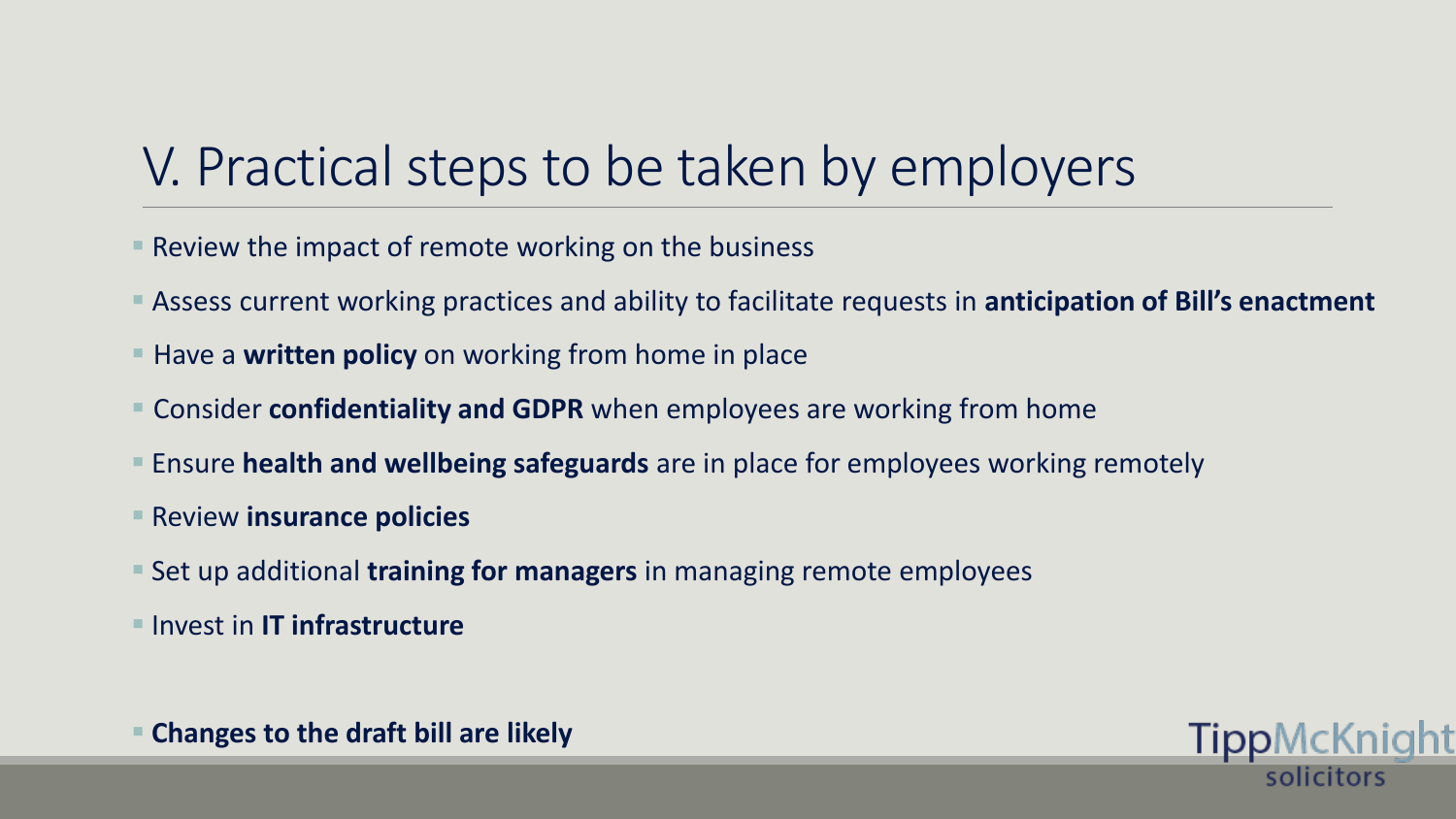## Time to get the banana skins out

A German court has ruled that a man who fell while walking from his bed to his home office can claim on workplace accident insurance, as he was technically commuting, The Guardian

#### reports.

While moving between the connecting rooms, the man slipped on a spiral staircase

Source: The Law Society Gazette Jan/Feb 2022

and broke his back.

The federal social court noted that the employee usually started working in his home office "immediately, without having breakfast beforehand". It later said that statutory accident insurance was only afforded to the "first" journey to work, suggesting that a fall on the way

to get breakfast after already being in the home office could be rejected.

Two lower courts had disagreed on whether the journey was a commute, but the federal social court sagely found "the first morning journey from bed to the home office [to be] an insured work route".

TippMcKnight

solicitors

#### …and to ask questions